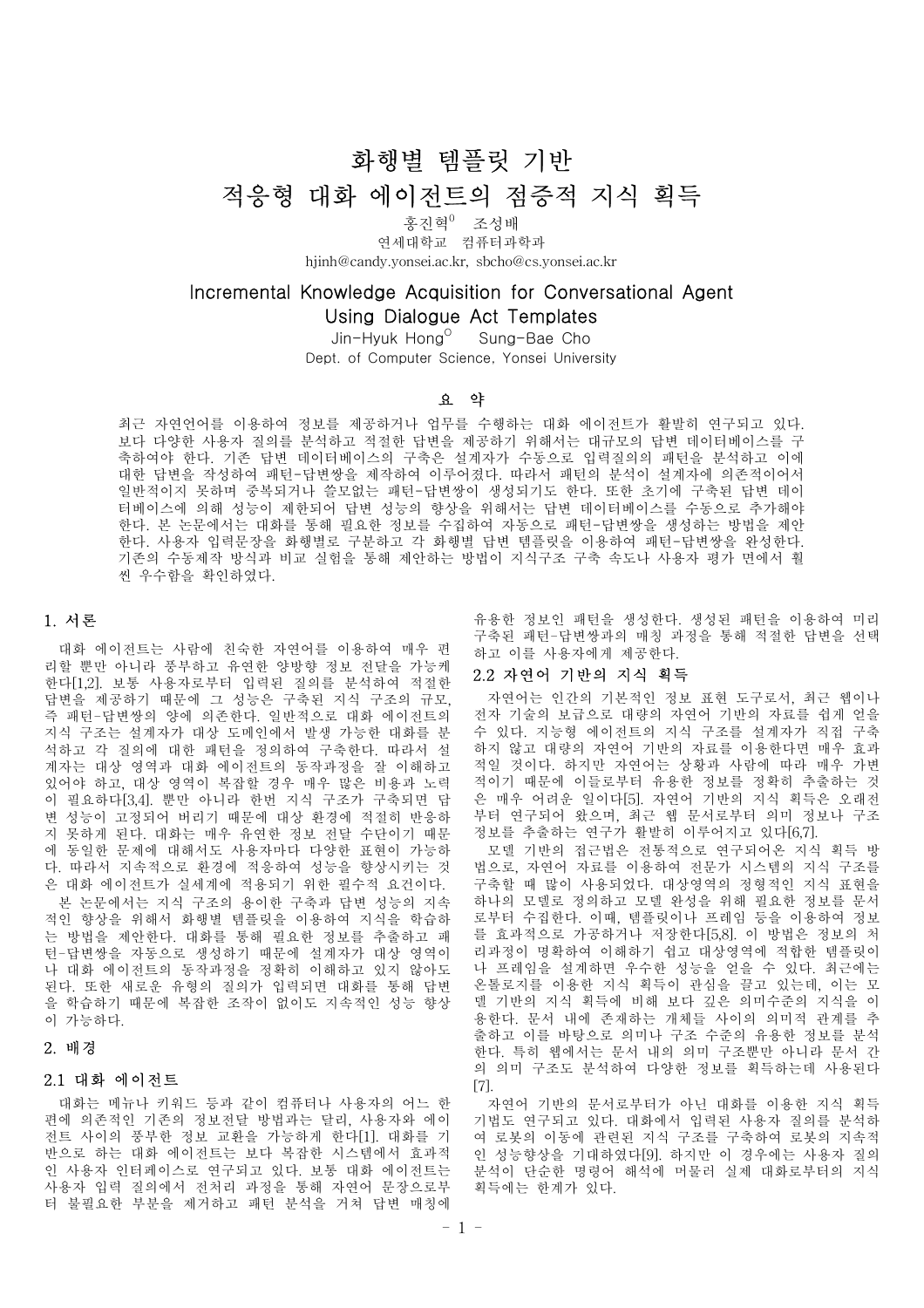## 3. 제안하는 방법

본 논문에서는 대화 에이전트를 그림 1과 같이 구성하여 지 식을 획득하는 방법을 제안한다. 사용자 질의의 화행을 분류하 고 답변 템플릿에 필요한 정보를 수집하여 패턴-답변쌍을 생성 한다. 화행별로 템플릿을 정의하여 다양한 패턴-답변쌍이 구축 되고 자동으로 답변이 생성될 때 발생할 수 있는 어색함을 최 소화한다.



그림 1. 대화 처리 및 지식 획득 과정

#### 3.1 화행 분류

대부분의 대화 에이전트는 키워드 정보만을 이용하여 질의를 분석하지만 본 논문에서는 표 1과 같이 총 30개의 부류로 구성 된 화행 정보를 함께 고려하여 매칭을 수행하며, 지식 획득에 서 필요한 템플릿을 화행별로 설계한다. 각 화행은 화행을 규 정하는 일련의 키워드 리스트와 이들의 순서정보를 이용하여 구성된 오토메타에 의해 분류된다[10].

| 표 1. 화행 분류        |                                                                                                       |  |  |  |  |  |
|-------------------|-------------------------------------------------------------------------------------------------------|--|--|--|--|--|
| 분류                | 화행                                                                                                    |  |  |  |  |  |
| 1차<br>질문형         | Ability, Description, Fact, Location, Method, Miscellaneous,<br>Obligation, Reason, Time, WhatIf, Who |  |  |  |  |  |
| 2차<br>질문형         | Acquisition, Comparison, Confirmation, Cost, Direction, Example, More, Possession                     |  |  |  |  |  |
| $1\bar{z}$<br>평서형 | Act, Fact, Message, Miscellaneous, Possession, Status,<br>Want                                        |  |  |  |  |  |
| 2차                | Cause, Condition, Feeling, Time                                                                       |  |  |  |  |  |

## 3.2 답변 스크립트 구조

질의에 대해 응답하기위해서 대화 에이전트는 사용자 질의에 대한 답변을 유지하고 있는 답변 데이터베이스를 이용한다. 답 변 데이터베이스는 기본적으로 질문에 대한 패턴과 그에 대응 하는 대답을 한 쌍으로 하는 패턴-답변쌍으로 구성된다. 대화 에이전트의 성능은 보유하고 있는 패턴-답변쌍의 양과 효율성 에 의존하며, 본 논문에서는 키워드와 화행분류 결과를 질의의 패턴 정의에 이용하였다. 답변 데이터베이스의 패턴-답변쌍은 XML 형식을 가진 스크립트 파일에 저장된다. 스크립트 파일은 기본적으로 패턴-답변의 형식을 하며 그림 2는 스크립트 파일 의 구조를 보여준다.

<TOPIC> <CLASS> 화행 </CLASS> <KEYWORD> 키워드 집합 </KEYWORD> <ANSWER> 답변 </ANSWER> </TOPIC>

그림 2. 스크립트 형식

#### 3.3 화행별 템플릿을 이용한 지식 획득

지식 획득은 먼저 추론 엔진을 이용하여 사용자의 입력 질의 를 분석하고 적절한 답변이 지식 구조에 있지 않을 경우에 수 행된다. 입력된 사용자의 질의를 분석하여 패턴-답변쌍의 패턴 을 정의하고 질의의 화행에 따른 답변 템플릿을 선택한다. 화 행에 따른 답변 템플릿 완성에 필요한 정보를 수집하기 위해 사용자와 추가로 대화를 진행한다. 원하는 정보가 모두 수집되 면 답변을 완성하여 패턴-답변쌍을 생성하고 지식 구조에 추가 한다. 그림 3은 패턴-답변쌍이 생성되는 모습을 구체적으로 보 여준다.



그림 3. 패턴-답변쌍 생성 과정

답변 템플릿은 그림 4와 같이 정의된다. class는 화행정보를 의미하며, question은 추가로 필요한 정보를 수집하기 위해 사 용자에게 던지는 질문을 가리킨다. requirement는 답변 템플릿 완성에 필요한 정보를 나타내고, answer는 답변 템플릿으로 필 요한 정보의 삽입위치를 함께 표현한다. 그림 5는 대화를 통해 서 답변 템플릿이 완성되는 과정을 표현한 것이다.

| $(\text{def}-\text{index})$ | template - name                             |  |  |  |
|-----------------------------|---------------------------------------------|--|--|--|
| : class                     | (dialogue - act)                            |  |  |  |
| : question                  | (question - script)                         |  |  |  |
|                             | : requirement (concept - of - construction) |  |  |  |
| : answer                    | (script input - position))                  |  |  |  |
|                             | 그림 4. 템플릿 정의                                |  |  |  |

User Query  $q = \{K, dialogue - act\}$ 

 $K = \{k_1, k_2, ..., k_n\}$  : :키워드

: 화행

 $dialogue - act = \text{FSM1}(K);$  : Query learning process:

| $matching (dialogue-act, templateDB);$ |         |
|----------------------------------------|---------|
| $question(question - script);$         | :정보수집대화 |

Answer learning process: User Answer  $a' = \{K', \text{concept-of-construction}\}\$ 

> = *complete template*(*script*, *concept-of-construction*);  $:$  답변생성  $=$  FSM2(*dialogue*  $-$  *act*,  $K'$ ); : 정보추출 *answer concept-of-construction*

> > 그림 5. 대화를 통한 템플릿 완성 과정

본 논문에서는 각 질문형에 3개의 답변 템플릿을, 평서형에 는 긍정적/부정적 답변 템플릿을 3개씩 정의하여 총 64개의 답 변 템플릿을 설계하였다. 답변 템플릿을 완성하기 위해 필요한 정보를 수집하는 것은 미리 설계된 오토메타를 이용하여 필요 한 정보만을 추출하였다.